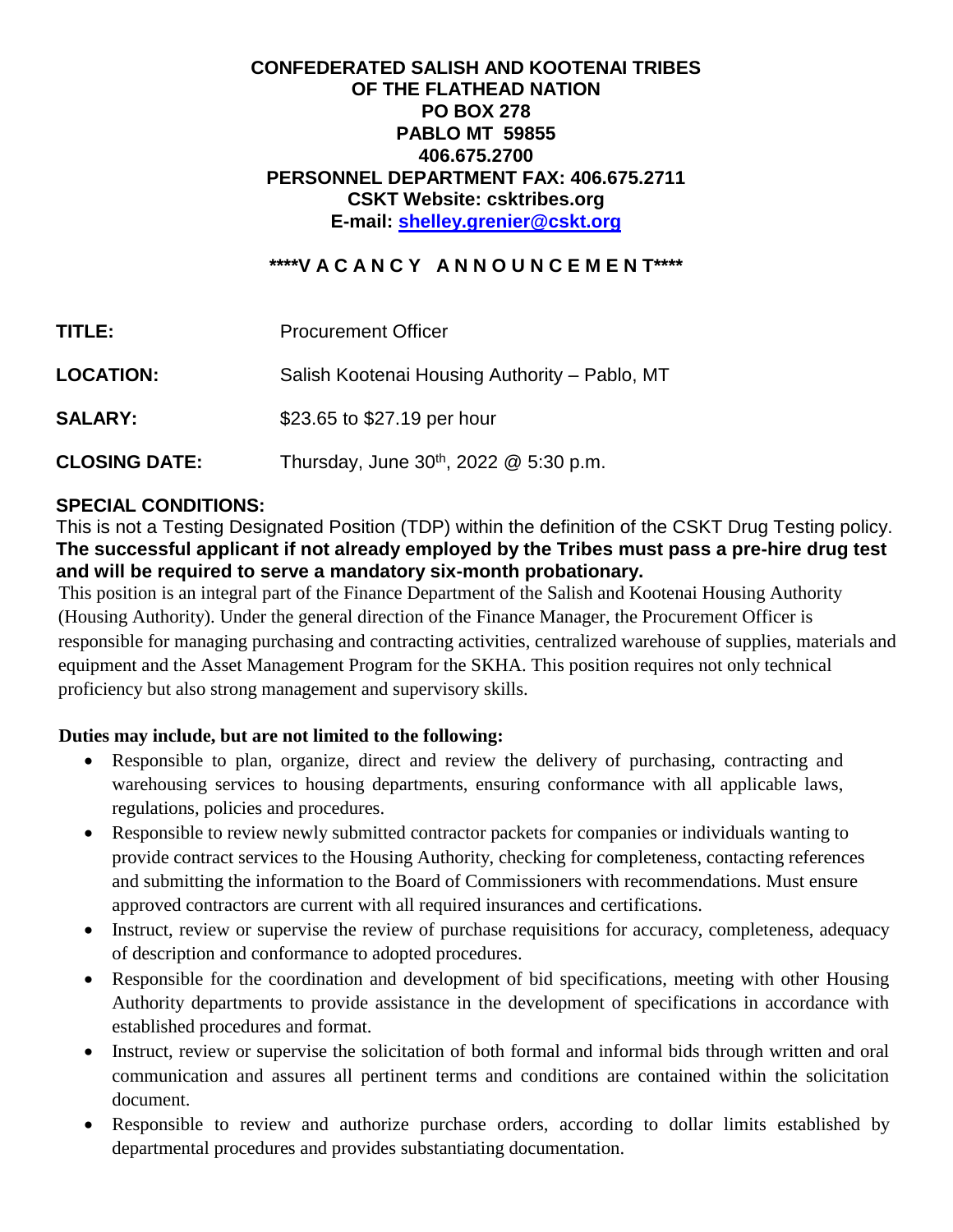- Responsible for formal bid opening process, analyzing bids and making recommendations, including negotiating with vendors when needed.
- Responsible for the direct inspection of goods and services received and the processing of damage claims.
- Responsible to develop new sources of supplies, materials and equipment, research inventory and other problems.
- Oversee the maintenance of bidder lists, product files and inventory records.
- Responsible to coordinate meetings and confer with vendors, contractors and Housing Authority staff informing them or providing education regarding purchasing activities, processes or changes.
- Responsible to establish adequate inventory controls and stock replacement procedures.
- Interpret and explain policies and procedures relating to purchasing, contracting, and warehouse and asset management initiating change as Tribal, Federal or State regulations change.
- Analyze, evaluate and modify purchasing methods and procedures and recommend improvements.
- Responsible for the Housing Authority Asset Management Program, ensuring that the requisition, acquisition, maintenance, and disposition of property complies with Federal, State and Tribal standards.
- Responsible to maintain an accurate records of all eligible drivers of Housing Authority vehicles, ensuring that each driver has a valid Montana driver's license and is insurable under the terms of the Housing Authority insurance carrier. Track all Housing Authority vehicles ensuring they have current license registration and tabs and proof of insurance.
- Responsible to initiate and maintain the additions, changes and deletions to the insurance portal of the property insurance as purchases, conversions or sales warrant.
- Oversees the trade-in, reassignment, or sale of supplies, materials, equipment, or sale of supplies, materials and equipment that are surplus, obsolete or unused.
- Keep accurate records; prepares oral and written reports, memos and other correspondence. Ensures proper document trail is maintained for internal and external audits.
- Position will perform other related duties as assigned.

## **MINIMUM QUALIFICATIONS (AS REFLECTED ON THE TRIBAL EMPLOYMENT APPLICATION)**

- High school graduate or equivalent and BA degree in business or logistics Management, OR five years of experience in Contracting and procurement and/or warehouse management. Considerable experience in Contract procedures and large scale governmental purchasing and warehousing, and asset management, including supervisory responsibility that demonstrates possession of the required knowledge and abilities. Experience with the Tribal sector is highly desirable. This position requires not only technical proficiency but also strong management and supervisory skills.
- Must have a current, valid Montana driver's license and be willing to travel out of the area for training. No alcohol related convictions in the last three years.

## **Interested applicants may obtain further information by requesting a copy of the full position description from the Tribal Personnel Office (406) 675-2700 Ext. 1259/1040.**

### **SUBMIT:**

- 1. Completed Tribal employment application.
- 2. Copy of relevant academic transcript.
- 3. Copy of current valid driver's license with proof of liability insurance.
- 4. Proof of enrollment from a federally recognized Tribe if other than CSKT.
- 5. If claiming veteran's preference, please submit a copy of DD214.

**SUBMIT ALL OF THE ABOVE TO** Personnel Office, PO Box 278, Pablo MT 59855, Telephone (406) 675-2700 Ext. #1029/1259.

**FOR MORE INFORMATION**: Dan Tromp, Finance Manager – (406) 675-2700 Ext. 1512